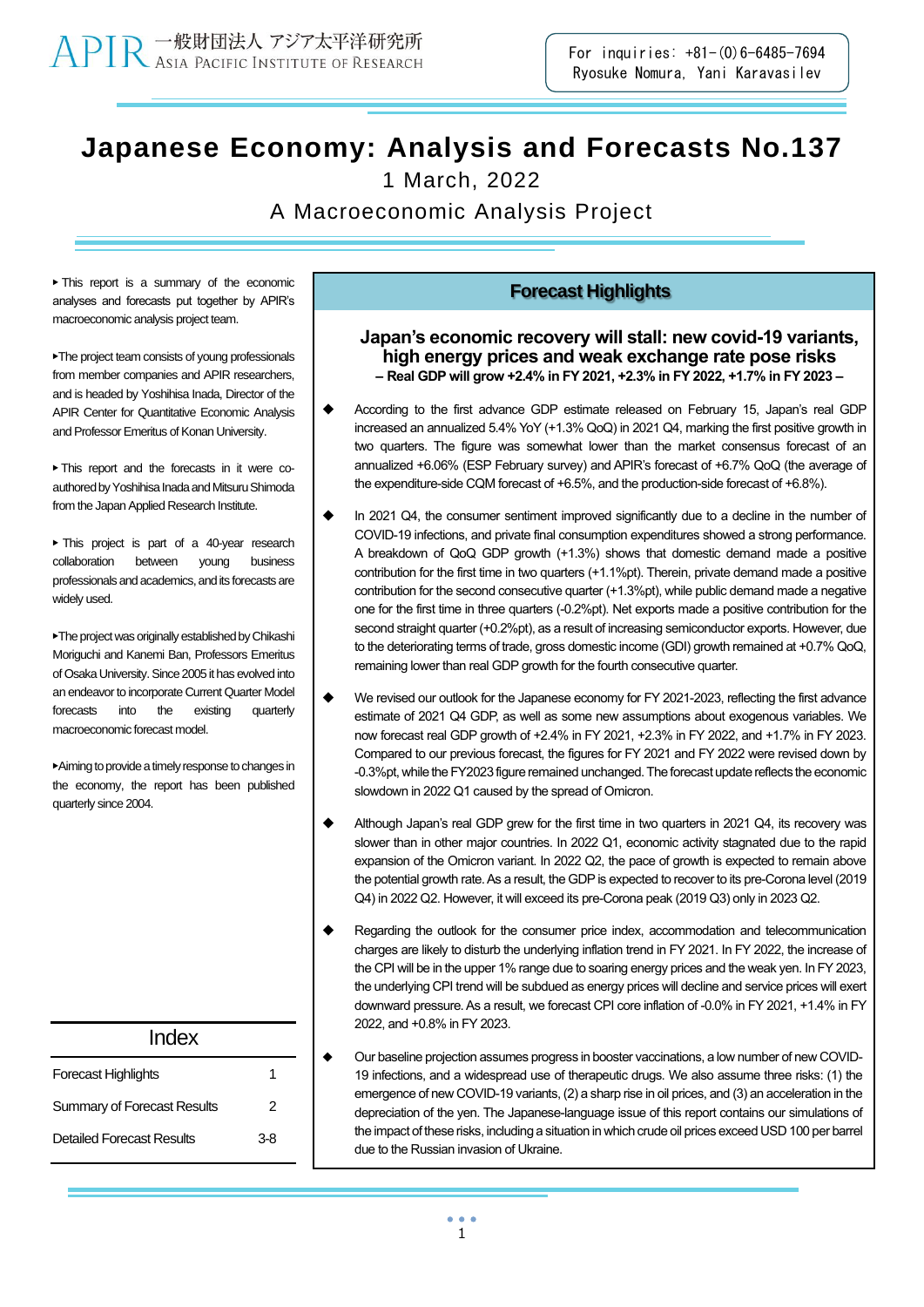## **Forecast Summary**

|                                              | Current forecast (2022/3/1) |                      |                      |       |                  |                      | Previous forecast (2021/12/28) |                 |
|----------------------------------------------|-----------------------------|----------------------|----------------------|-------|------------------|----------------------|--------------------------------|-----------------|
|                                              | 2020                        | 2021                 | 2022                 | 2023  | 2020             | 2021                 | 2022                           | 2023            |
| Real GDP (%)                                 | $\triangle$ 4.5             | 2.4                  | 2.3                  | 1.7   | $\triangle$ 4.5  | 2.7                  | 2.6                            | 1.7             |
| Private demand (contribution)                | $\triangle$ 4.6             | 1.4                  | 1.7                  | 1.3   | $\triangle$ 4.7  | 1.7                  | 1.8                            | 1.0             |
| Private final consumption expenditure (%)    | $\triangle$ 5.4             | 2.6                  | 2.5                  | 1.4   | $\triangle$ 5.5  | 2.5                  | 2.3                            | 0.8             |
| Private residential investment (%)           | $\triangle$ 7.8             | $\blacktriangle$ 1.4 | $\triangle$ 0.6      | 1.2   | $\triangle$ 7.8  | $\triangle$ 0.6      | $\triangle$ 0.8                | 1.2             |
| Private non-residential investment (%)       | $\triangle$ 7.5             | 1.3                  | 2.5                  | 2.7   | $\triangle$ 7.5  | 1.7                  | 3.4                            | 3.8             |
| Private inventory changes (contribution)     | $\triangle$ 0.2             | $\triangle$ 0.0      | 0.0                  | 0.1   | $\triangle$ 0.2  | 0.1                  | 0.1                            | $\triangle$ 0.0 |
| Public demand (contirbution)                 | 0.8                         | $\triangle$ 0.0      | 0.1                  | 0.3   | 0.8              | 0.2                  | 0.5                            | 0.3             |
| Government final consumption expenditure (%) | 2.5                         | 1.9                  | 0.9                  | 0.9   | 2.5              | 2.3                  | 1.5                            | 0.9             |
| Public investment expenditure (%)            | 5.2                         | $\blacktriangle$ 7.3 | $\blacktriangle$ 1.3 | 2.0   | 5.1              | $\triangle$ 5.7      | 2.9                            | 1.9             |
| Public inventory changes (contribution)      | 0.0                         | 0.0                  | 0.0                  | 0.0   | 0.0              | $\triangle$ 0.0      | 0.0                            | $\triangle$ 0.0 |
| External demand (contribution)               | $\triangle$ 0.6             | 1.1                  | 0.4                  | 0.1   | $\triangle$ 0.7  | 0.9                  | 0.4                            | 0.4             |
| Exports of goods and services (%)            | $\triangle$ 10.5            | 12.8                 | 4.5                  | 3.5   | $\triangle$ 10.5 | 11.6                 | 4.6                            | 5.5             |
| Imports of goods and services (%)            | $\triangle$ 6.7             | 6.3                  | 2.3                  | 3.0   | $\triangle$ 6.6  | 6.3                  | 2.6                            | 3.5             |
| Nominal GDP (%)                              | $\triangle$ 3.9             | 1.4                  | 3.3                  | 1.9   | $\triangle$ 3.9  | 1.8                  | 3.1                            | 2.2             |
| GDP deflator (%)                             | 0.6                         | $\blacktriangle$ 1.0 | 1.0                  | 0.2   | 0.7              | $\blacktriangle$ 0.9 | 0.5                            | 0.4             |
|                                              |                             |                      |                      |       |                  |                      |                                |                 |
| Domestic corporate price index (%)           | $\triangle$ 1.4             | 6.9                  | 3.6                  | 0.9   | $\triangle$ 1.4  | 6.5                  | 2.1                            | 0.7             |
| Core consumer price index (%)                | $\triangle$ 0.4             | $\triangle$ 0.0      | 1.4                  | 0.8   | $\triangle$ 0.4  | 0.0                  | 0.9                            | 0.6             |
| Industrial production index (%)              | $\triangle$ 9.5             | 5.9                  | 3.0                  | 2.5   | $\triangle$ 9.5  | 6.1                  | 3.5                            | 2.4             |
| New housing starts (%)                       | $\triangle$ 8.1             | 5.5                  | 0.4                  | 0.3   | $\triangle$ 8.1  | 6.7                  | $\triangle$ 3.2                | 0.3             |
| Unemployment rate (%)                        | 2.9                         | 2.8                  | 2.7                  | 2.6   | 2.9              | 2.8                  | 2.8                            | 2.6             |
|                                              |                             |                      |                      |       |                  |                      |                                |                 |
| Current account balance (JPY trillion)       | 16.3                        | 14.5                 | 14.8                 | 14.1  | 16.3             | 13.2                 | 11.4                           | 13.8            |
| % of nominal GDP                             | 3.0                         | 2.7                  | 2.6                  | 2.5   | 3.0              | 2.4                  | 2.0                            | 2.4             |
| Crude oil price (USD/barrel)                 | 44.1                        | 76.0                 | 77.0                 | 69.1  | 44.1             | 71.9                 | 73.7                           | 69.7            |
| USD/JPY exchange rate                        | 106.0                       | 112.1                | 116.2                | 118.3 | 106.0            | 112.2                | 115.2                          | 116.5           |
| USA real GDP (%, calendar year)              | $\triangle$ 3.4             | 5.7                  | 3.6                  | 2.5   | $\triangle$ 3.4  | 5.6                  | 4.3                            | 2.6             |

Note: Figures on private consumption, government spending, changes in private and government inventories and external demand represent contribution ratios. The rest of the figures reflect YoY changes. The crude oil price is the average of the WTI, Dubai and Brent Blend benchmarks. Highlighted columns represent actual values.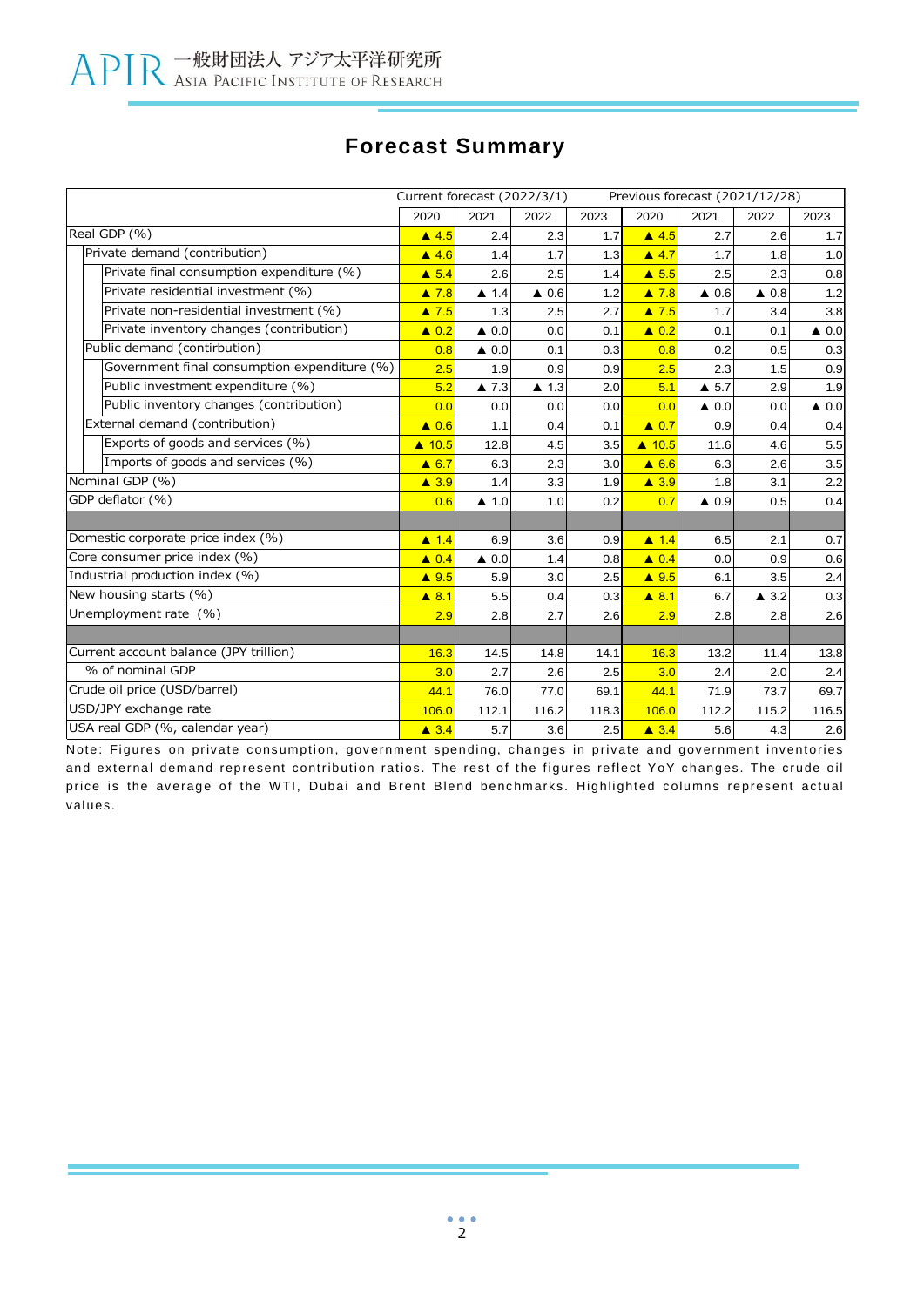# **Forecasts at a glance**





Note: Actual figures through Q4 2021, forecast figures thereafter.











# 3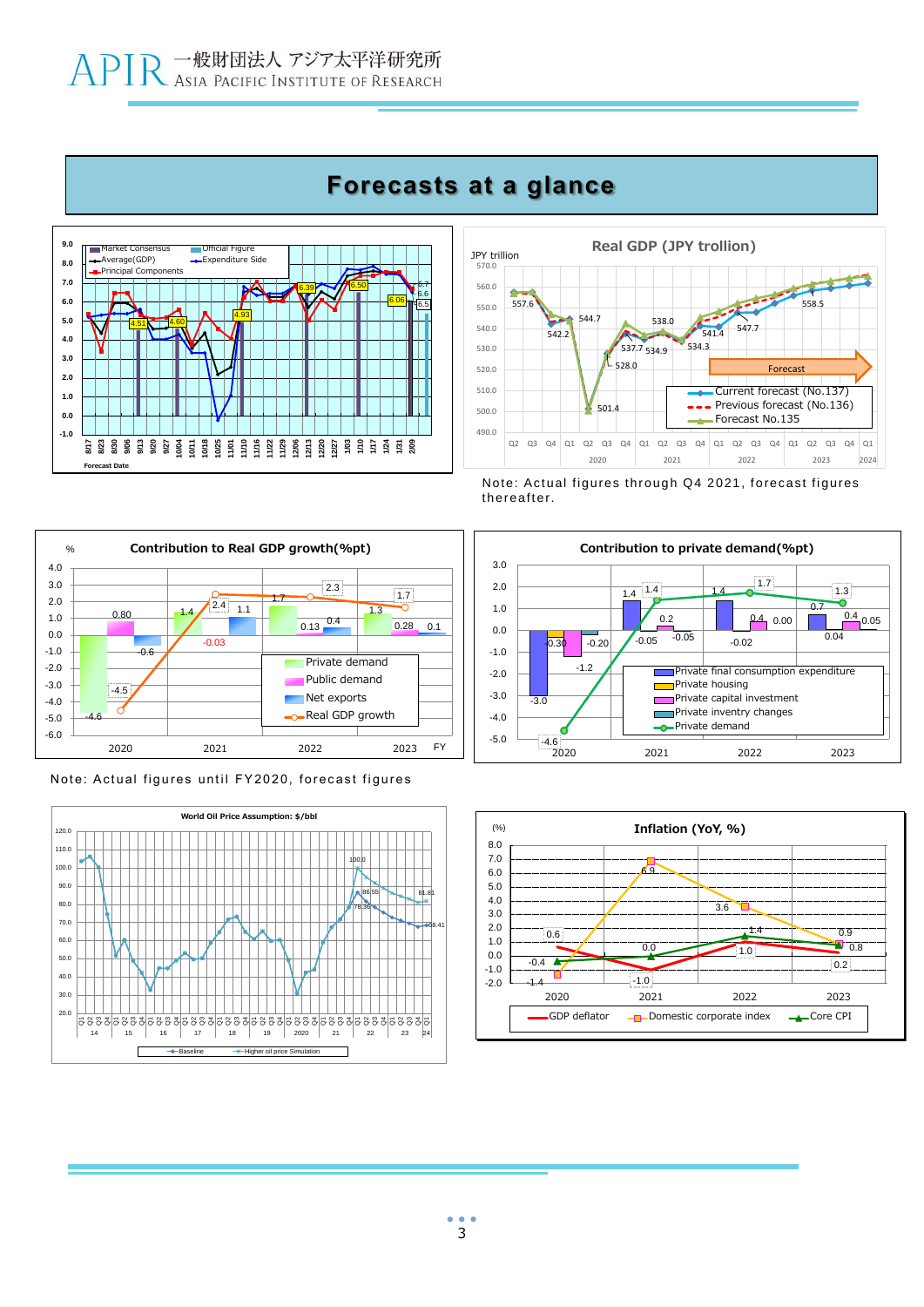### **Detailed Forecasts**

|                                                            | Quarter      |              |              |             |              |              |              |              |              |              |              |              | Fiscal year  |              |              |              |
|------------------------------------------------------------|--------------|--------------|--------------|-------------|--------------|--------------|--------------|--------------|--------------|--------------|--------------|--------------|--------------|--------------|--------------|--------------|
|                                                            | 21Q2         | 21Q3         | 21Q4         | <b>22Q1</b> | <b>22Q2</b>  | <b>22Q3</b>  | <b>22Q4</b>  | 23Q1         | 23Q2         | 23Q3         | 23Q4         | 24Q1         | 2020         | 2021         | 2022         | 2023         |
| Real GDP (JPY trillion)                                    | 538.0        | 534.3        | 541.4        | 540.8       | 547.7        | 547.9        | 552.3        | 556.0        | 558.5        | 559.5        | 560.7        | 561.9        | 525.8        | 538.6        | 551.0        | 560.1        |
|                                                            | 0.6          | $-0.7$       | 1.3          | $-0.1$      | 1.3          | 0.0          | 0.8          | 0.7          | 0.5          | 0.2          | 0.2          | 0.2          | $-4.5$       | 2.4          | 2.3          | 1.7          |
|                                                            | 7.3          | 1.2          | 0.7          | 1.1         | 1.8          | 2.5          | 2.0          | 2.8          | 2.0          | 2.1          | 1.5          | 1.1          |              |              |              |              |
| Nominal GDP (JPY trillion)                                 | 544.8        | 539.1        | 541.8        | 546.2       | 556.8        | 557.4        | 561.9        | 568.1        | 569.9        | 572.4        | 570.9        | 573.6        | 535.5        | 543.0        | 561.1        | 571.7        |
|                                                            | 0.2          | $-1.0$       | 0.5          | 0.8         | 1.9          | 0.1          | 0.8          | 1.1          | 0.3          | 0.4          | $-0.3$       | 0.5          | $-3.9$       | 1.4          | 3.3          | 1.9          |
|                                                            | 6.3          | 0.0          | $-0.7$       | 0.5         | 2.2          | 3.4          | 3.7          | 4.0          | 2.4          | 2.7          | 1.6          | 1.0          |              |              |              |              |
| GDP deflator (2011=100)                                    | 101.3        | 100.9        | 100.1        | 101.0       | 101.7        | 101.7        | 101.7        | 102.2        | 102.0        | 102.3        | 101.8        | 102.1        | 101.9        | 100.8        | 101.8        | 102.1        |
|                                                            | $-0.4$       | $-0.4$       | $-0.8$       | 0.9         | 0.6          | 0.1          | 0.0          | 0.4          | $-0.1$       | 0.3          | $-0.5$       | 0.2          | 0.6          | $-1.0$       | 1.0          | 0.2          |
|                                                            | $-1.0$       | $-1.2$       | $-1.4$       | $-0.6$      | 0.4          | 0.8          | 1.7          | 1.2          | 0.4          | 0.6          | 0.1          | $-0.1$       |              |              |              |              |
| Index of industrial production $(2015 = 100)$              | 97.7         | 94.1         | 95.0         | 96.0        | 97.4         | 98.1         | 98.9         | 99.7         | 100.2        | 100.7        | 101.2        | 101.9        | 90.4         | 95.7         | 98.5         | 101.0        |
|                                                            | 1.2          | $-3.7$       | 1.0          | 1.0         | 1.5          | 0.7          | 0.9          | 0.8          | 0.5          | 0.5          | 0.6          | 0.7          | $-9.5$       | 5.9          | 3.0          | 2.5          |
|                                                            | 19.9         | 5.9          | 1.2          | $-0.6$      | $-0.3$       | 4.3          | 4.1          | 3.9          | 2.9          | 2.6          | 2.3          | 2.2          |              |              |              |              |
| New housing starts (thousands)                             | 216          | 217          | 214          | 210         | 214          | 214          | 216          | 217          | 217          | 216          | 215          | 215          | 812          | 857          | 860          | 863          |
|                                                            | 3.6          | 0.2          | $-1.3$       | $-1.6$      | 1.7          | $-0.1$       | 1.1          | 0.3          | 0.1          | $-0.4$       | $-0.5$       | 0.0          | $-8.1$       | 5.5          | 0.4          | 0.3          |
|                                                            | 8.2          | 7.4          | 6.3          | 0.7         | $-1.1$       | $-1.3$       | 1.1          | 3.1          | 1.5          | 1.1          | $-0.4$       | $-0.8$       |              |              |              |              |
| Domestic corporate goods price index (2015=100)            | 104.0        | 106.3        | 108.7        | 109.6       | 110.3        | 111.0        | 111.1        | 111.4        | 111.9        | 112.1        | 111.7        | 112.0        | 100.2        | 107.1        | 110.9        | 111.9        |
|                                                            | 2.5          | 2.2          | 2.3          | 0.9         | 0.6          | 0.6          | 0.0          | 0.4          | 0.4          | 0.2          | $-0.4$       | 0.3          | $-1.4$       | 6.9          | 3.6          | 0.9          |
|                                                            | 4.6          | 6.1          | 8.8          | 8.0         | 6.1          | 4.5          | 2.2          | 1.7          | 1.4          | 1.0          | 0.6          | 0.5          |              |              |              |              |
| Core consumer price index (2020 = 100)                     | 99.4         | 99.8         | 99.8         | 100.4       | 101.0        | 101.3        | 101.3        | 101.6        | 101.9        | 102.1        | 102.0        | 102.3        | 99.9         | 99.9         | 101.3        | 102.1        |
|                                                            | $-0.5$       | 0.4          | 0.0          | 0.6         | 0.6          | 0.3          | 0.0          | 0.3          | 0.3          | 0.1          | 0.0          | 0.2          | $-0.4$       | 0.0          | 1.4          | 0.8          |
|                                                            | $-0.6$       | 0.0          | 0.2          | 0.5         | 1.6          | 1.5          | 1.5          | 1.2          | 0.9          | 0.8          | 0.7          | 0.7          |              |              |              |              |
| Wage earnings per worker (JPY thousand)                    | 4081         | 4072         | 4071         | 4126        | 4139         | 4126         | 4120         | 4163         | 4178         | 4192         | 4207         | 4223         | 4028         | 4087         | 4137         | 4200         |
|                                                            | 0.2          | $-0.2$       | 0.0          | 1.4         | 0.3          | $-0.3$       | $-0.1$       | 1.0          | 0.4          | 0.3          | 0.4          | 0.4          | $-0.7$       | 1.5          | 1.2          | 1.5          |
|                                                            | 1.9          | 1.3          | 1.4          | 1.3         | 1.4          | 1.3          | 1.2          | 0.9          | 0.9          | 1.6          | 2.1          | 1.4          |              |              |              |              |
| Unemplpyment rate (%)                                      | 2.9          | 2.8          | 2.7          | 2.7         | 2.7          | 2.7          | 2.7          | 2.7          | 2.6          | 2.6          | 2.6          | 2.6          | 2.9          | 2.8          | 2.7          | 2.6          |
| CD interest rate (%)                                       | 0.002        | 0.002        | 0.002        | 0.002       | 0.002        | 0.002        | 0.002        | 0.002        | 0.003        | 0.003        | 0.003        | 0.003        | 0.002        | 0.002        | 0.002        | 0.003        |
| 10-year government bond yields (%)                         | 0.073        | 0.037        | 0.073        | 0.139       | 0.197        | 0.134        | 0.142        | 0.160        | 0.197        | 0.196        | 0.210        | 0.22'        | 0.041        | 0.081        | 0.158        | 0.206        |
| Current account balance (JPY trillion)<br>% of nominal GDP | 4.7          | 2.8          | 3.2          | 3.7<br>2.7  | 4.2          | 3.5          | 3.5          | 3.6          | 3.7          | 3.4          | 3.4          | 3.6          | 16.3         | 14.5         | 14.8         | 14.1         |
| Crude oil price (USD/barrel)                               | 3.5<br>67.35 | 2.1<br>71.77 | 2.3<br>78.36 | 86.55       | 3.0<br>81.56 | 2.5<br>78.36 | 2.5<br>75.49 | 2.5<br>72.78 | 2.6<br>71.06 | 2.3<br>69.51 | 2.4<br>67.62 | 2.5<br>68.41 | 3.0<br>44.11 | 2.7<br>76.01 | 2.6<br>77.05 | 2.5<br>69.15 |
| USD/JPY exchange rate                                      | 109.5        | 110.1        | 113.7        | 115.1       | 115.3        | 116.0        | 116.5        | 117.0        | 117.5        | 118.0        | 118.5        | 119.0        | 106.0        | 112.1        | 116.2        | 118.3        |
| Government debt (JPY trillion)                             | 1206.0       | 1208.0       | 1210.0       | 1217.8      | 1220.7       | 1224.5       | 1228.8       | 1233.6       | 1237.5       | 1242.2       | 1247.1       | 1251.7       | 204.0        | 1217.8       | 1233.6       | 1237.5       |
|                                                            | 0.2          | 0.2          | 0.2          | 0.6         | 0.2          | 0.3          | 0.4          | 0.4          | 0.3          | 0.4          | 0.4          | 0.4          | 8.9          | 1.1          | 1.3          | 0.3          |
|                                                            | 6.7          | 4.6          | 2.6          | 1.1         | 1.2          | 1.4          | 1.6          | 1.3          | 1.4          | 1.4          | 1.5          | 1.5          |              |              |              |              |
| % of GDP                                                   | 221.4        | 224.1        | 223.3        | 223.3       | 221.0        | 217.3        | 216.4        | 215.9        | 215.6        | 213.3        | 213.9        | 214.4        | 224.8        | 224.3        | 219.9        | 216.5        |
| Fiscal balance (JPY trillion)                              | $-74.5$      | $-81.9$      | $-75.4$      | $-75.0$     | $-74.7$      | $-77.0$      | $-76.4$      | $-75.9$      | $-76.0$      | $-78.4$      | $-78.2$      | $-77.5$      | $-77.1$      | $-76.7$      | $-76.0$      | $-77.5$      |

### Table 1. Main economic indicators

Notes: In the quarterly statistics, the figures in the first and second rows below the main series represent QoQ changes (%) and YoY changes (%) respectively. In the annual statistics, the figures under the main series represent YoY changes (%). In the GDP statistics (real, nominal, deflator), the first and second rows represent and QoQ and YoY growth rates (%) respectively. The YoY values were calculated using seasonally adjusted data, so they might differ from the official figures, which are not seasonally adjusted. Highlighted columns represent actual values.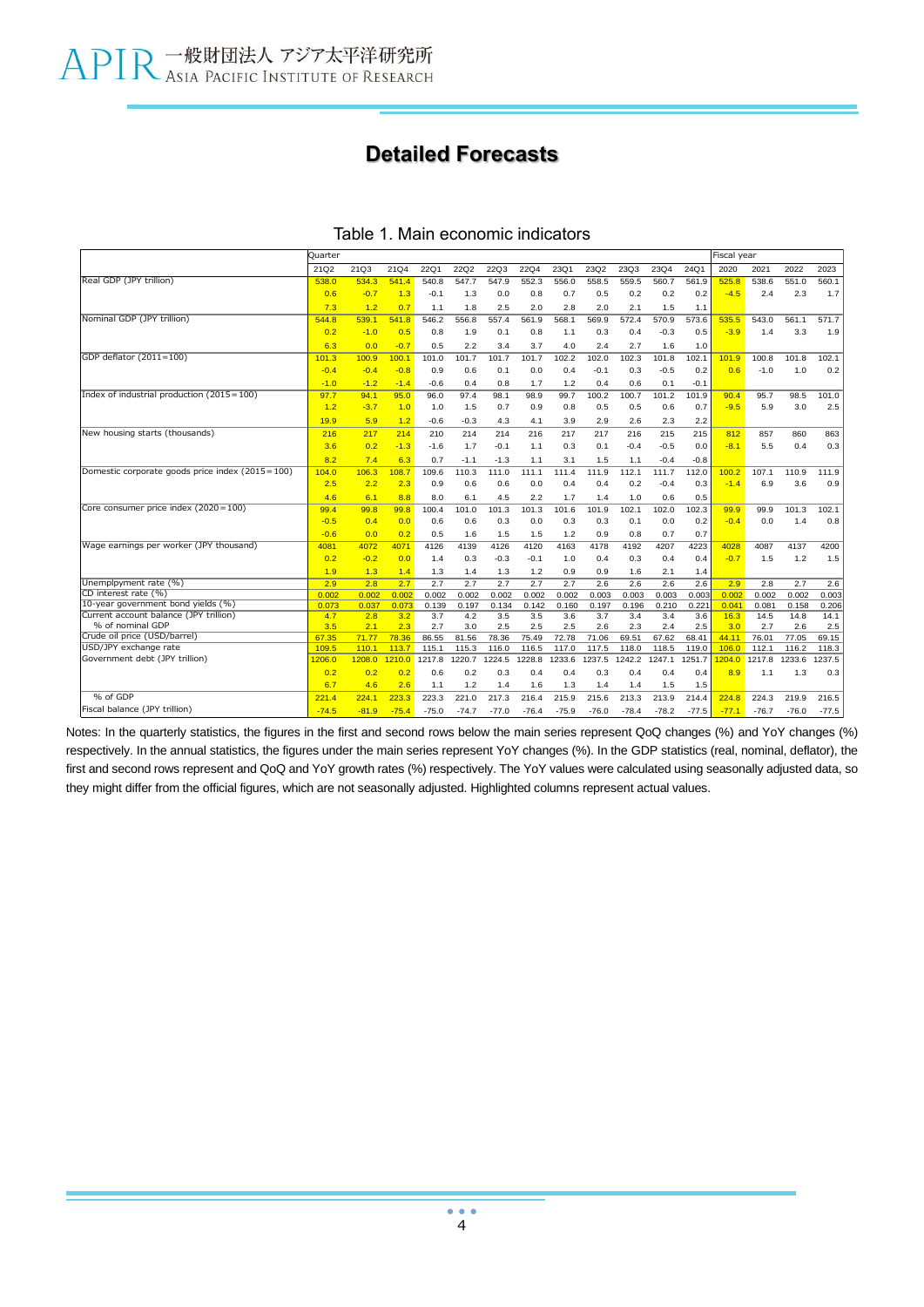|  |  | Table 2. Gross domestic expenditure (real) |  |  |  |
|--|--|--------------------------------------------|--|--|--|
|--|--|--------------------------------------------|--|--|--|

JPY trillion (2015 chain prices), %

|                                          | Quarter |         |         |             |             |             |             |       |        |        |        |        | Fiscal year |        |        |       |
|------------------------------------------|---------|---------|---------|-------------|-------------|-------------|-------------|-------|--------|--------|--------|--------|-------------|--------|--------|-------|
|                                          | 21Q2    | 21Q3    | 21Q4    | <b>22Q1</b> | <b>22Q2</b> | <b>22Q3</b> | <b>22Q4</b> | 23Q1  | 23Q2   | 23Q3   | 23Q4   | 24Q1   | 2020        | 2021   | 2022   | 2023  |
| Private final consumption expenditure    | 289.1   | 286.4   | 294.1   | 291.4       | 296.2       | 296.3       | 298.3       | 299.7 | 300.8  | 301.5  | 302.1  | 302.5  | 283.0       | 290.2  | 297.6  | 301.7 |
|                                          | 0.7     | $-0.9$  | 2.7     | $-0.9$      | 1.6         | 0.1         | 0.7         | 0.5   | 0.4    | 0.2    | 0.2    | 0.1    | $-5.4$      | 2.6    | 2.5    | 1.4   |
|                                          | 6.9     | 0.5     | 1.6     | 1.5         | 2.4         | 3.5         | 1.4         | 2.8   | 1.6    | 1.7    | 1.3    | 0.9    |             |        |        |       |
| Private residential investment           | 18.9    | 18.6    | 18.4    | 18.3        | 18.3        | 18.5        | 18.4        | 18.6  | 18.6   | 18.7   | 18.7   | 18.6   | 18.8        | 18.6   | 18.4   | 18.7  |
|                                          | 1.0     | $-1.6$  | $-0.9$  | $-1.0$      | 0.5         | 0.6         | $-0.3$      | 1.0   | 0.1    | 0.5    | 0.2    | $-0.5$ | $-7.8$      | $-1.4$ | $-0.6$ | 1.2   |
|                                          | $-2.9$  | 0.2     | $-0.7$  | $-2.5$      | $-3.0$      | $-0.8$      | $-0.2$      | 1.8   | 1.4    | 1.3    | 1.8    | 0.3    |             |        |        |       |
| Private non-residential investment       | 86.3    | 84.2    | 84.5    | 85.1        | 85.8        | 86.5        | 87.7        | 88.6  | 89.1   | 89.3   | 89.7   | 90.0   | 83.9        | 85.0   | 87.2   | 89.5  |
|                                          | 2.0     | $-2.4$  | 0.4     | 0.7         | 0.8         | 0.9         | 1.4         | 0.9   | 0.6    | 0.2    | 0.5    | 0.4    | $-7.5$      | 1.3    | 2.5    | 2.7   |
|                                          | 3.2     | 1.2     | 0.4     | 0.6         | $-0.6$      | 2.8         | 3.8         | 4.1   | 3.8    | 3.2    | 2.2    | 1.6    |             |        |        |       |
| Change in private inventories            | $-0.2$  | 0.4     | $-0.3$  | 0.9         | 1.0         | $-0.2$      | 0.0         | 0.2   | 0.4    | 0.5    | 0.6    | 0.5    | 0.5         | 0.2    | 0.2    | 0.5   |
| Government final consumption expenditure | 115.1   | 116.3   | 115.9   | 116.2       | 116.5       | 116.8       | 117.1       | 117.4 | 117.6  | 117.8  | 118.1  | 118.3  | 113.8       | 115.9  | 116.9  | 117.9 |
|                                          | 0.7     | 1.1     | $-0.3$  | 0.2         | 0.2         | 0.3         | 0.2         | 0.3   | 0.2    | 0.2    | 0.2    | 0.2    | 2.5         | 1.9    | 0.9    | 0.9   |
|                                          | 3.0     | 2.0     | 0.8     | 1.7         | 1.2         | 0.4         | 1.0         | 1.0   | 1.0    | 0.9    | 0.9    | 0.8    |             |        |        |       |
| Government investment expenditure        | 28.5    | 27.7    | 26.8    | 26.5        | 26.6        | 26.6        | 27.1        | 27.7  | 27.6   | 27.6   | 27.5   | 27.5   | 29.5        | 27.4   | 27.0   | 27.6  |
|                                          | $-3.3$  | $-3.0$  | $-3.3$  | $-1.1$      | 0.5         | 0.0         | 2.0         | 2.0   | $-0.2$ | $-0.2$ | $-0.2$ | $-0.2$ | 5.2         | $-7.3$ | $-1.3$ | 2.0   |
|                                          | $-2.0$  | $-5.9$  | $-10.8$ | $-10.3$     | $-6.7$      | $-3.8$      | 1.4         | 4.6   | 3.8    | 3.6    | 1.4    | $-0.8$ |             |        |        |       |
| Change in government inventories         | $-0.02$ | $-0.06$ | 0.00    | 0.07        | 0.05        | 0.05        | 0.04        | 0.05  | 0.05   | 0.05   | 0.05   | 0.05   | $-0.03$     | (0.00) | 0.05   | 0.05  |
| Exports of goods and services            | 103.0   | 102.7   | 103.7   | 105.2       | 106.8       | 107.7       | 108.9       | 110.2 | 111.4  | 111.6  | 112.4  | 113.4  | 91.9        | 103.7  | 108.4  | 112.2 |
|                                          | 3.1     | $-0.3$  | 1.0     | 1.5         | 1.5         | 0.8         | 1.2         | 1.1   | 1.1    | 0.2    | 0.6    | 0.9    | $-10.5$     | 12.8   | 4.5    | 3.5   |
|                                          | 26.8    | 16.3    | 6.1     | 5.3         | 3.6         | 4.8         | 5.0         | 4.7   | 4.3    | 3.7    | 3.2    | 2.9    |             |        |        |       |
| Imports of goods and services            | 102.7   | 101.7   | 101.4   | 102.4       | 103.0       | 103.9       | 104.9       | 105.9 | 106.6  | 107.2  | 107.9  | 108.5  | 96.0        | 102.0  | 104.4  | 107.6 |
|                                          | 3.8     | $-0.9$  | $-0.3$  | 1.0         | 0.6         | 0.8         | 1.0         | 1.0   | 0.6    | 0.6    | 0.6    | 0.6    | $-6.7$      | 6.3    | 2.3    | 3.0   |
|                                          | 4.8     | 11.7    | 5.5     | 3.5         | 0.4         | 2.1         | 3.4         | 3.4   | 3.5    | 3.2    | 2.9    | 2.4    |             |        |        |       |
| <b>GDP</b>                               | 538.0   | 534.3   | 541.4   | 540.8       | 547.7       | 547.9       | 552.3       | 556.0 | 558.5  | 559.5  | 560.7  | 561.9  | 525.8       | 538.6  | 551.0  | 560.1 |
|                                          | 2.4     | $-2.7$  | 5.4     | $-0.4$      | 5.2         | 0.1         | 3.2         | 2.7   | 1.8    | 0.7    | 0.9    | 0.9    | $-4.5$      | 2.4    | 2.3    | 1.7   |
|                                          | 0.6     | $-0.7$  | 1.3     | $-0.1$      | 1.3         | 0.0         | 0.8         | 0.7   | 0.5    | 0.2    | 0.2    | 0.2    |             |        |        |       |
|                                          | 7.3     | 1.2     | 0.7     | 1.1         | 1.8         | 2.5         | 2.0         | 2.8   | 2.0    | 2.1    | 1.5    | 1.1    |             |        |        |       |
| Contirbution of domestic demand          | 0.7     | $-0.8$  | 1.1     | $-0.2$      | 1.1         | 0.0         | 0.8         | 0.6   | 0.3    | 0.2    | 0.2    | 0.1    | $-3.8$      | 1.4    | 1.9    | 1.5   |
| of which, private demand                 | 0.7     | $-0.9$  | 1.3     | $-0.2$      | 1.0         | 0.0         | 0.6         | 0.5   | 0.3    | 0.2    | 0.2    | 0.1    | $-4.6$      | 1.4    | 1.7    | 1.3   |
| of which, public demand                  | 0.0     | 0.1     | $-0.2$  | 0.0         | 0.1         | 0.1         | 0.1         | 0.2   | 0.0    | 0.0    | 0.0    | 0.0    | 0.8         | 0.0    | 0.1    | 0.3   |
| Contirbution of net exports              | $-0.1$  | 0.1     | 0.2     | 0.1         | 0.2         | 0.0         | 0.0         | 0.0   | 0.1    | $-0.1$ | 0.0    | 0.1    | $-0.6$      | 1.1    | 0.4    | 0.1   |

Notes: In the quarterly statistics, the figures in the first and second rows below the main series represent QoQ changes (%) and YoY changes (%) respectively. In the GDP quarterly series, the first row below the main series represents annualized QoQ changes (%), the second and third rows are QoQ and YoY changes (%), respectively. In the annual statistics, the figures under the main series represent YoY changes (%). Highlighted columns represent actual values.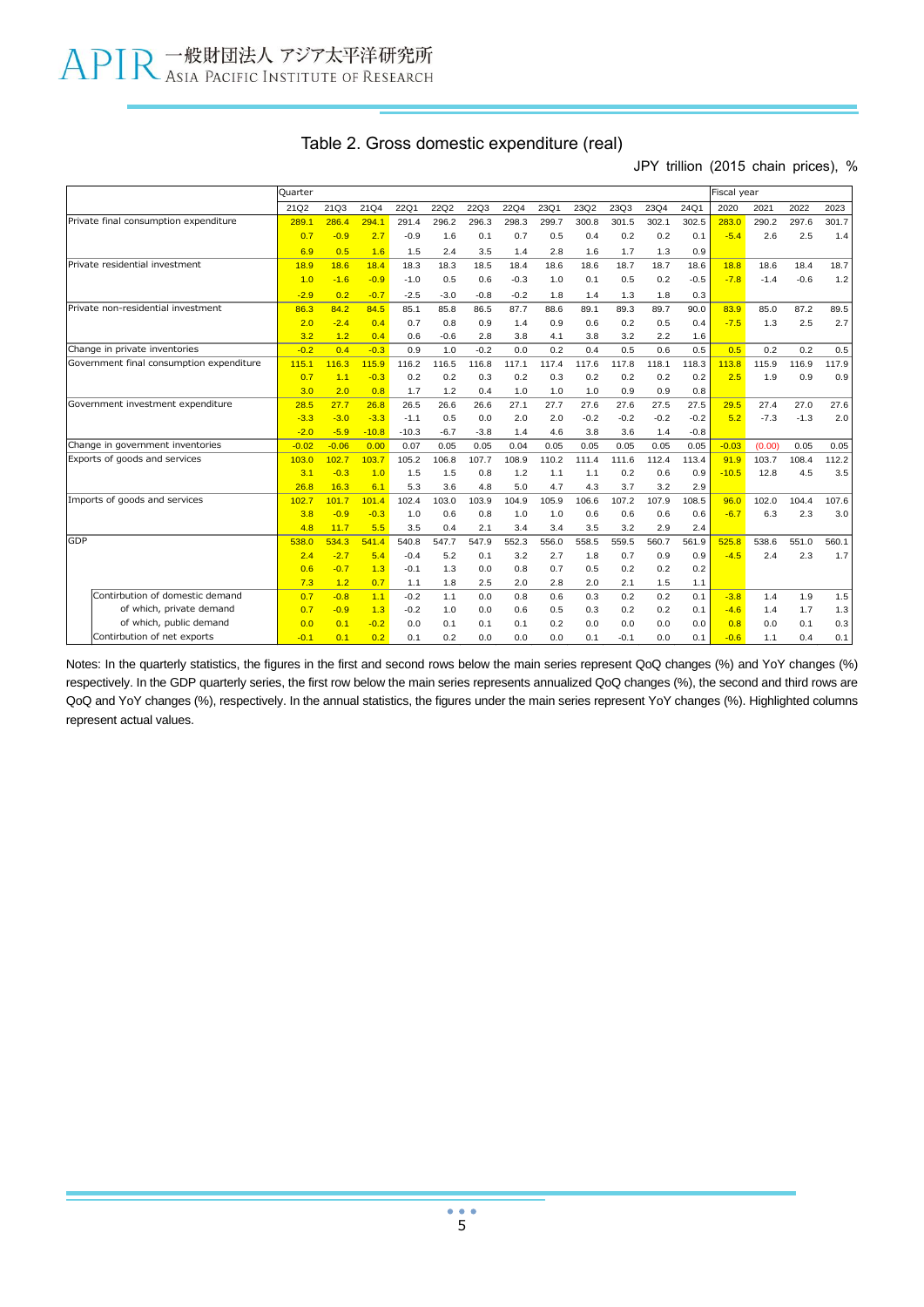JPY trillion, %

|     |                                          | Quarter |         |         |             |             |             |             |        |        |        |        |        | Fiscal year |         |        |        |
|-----|------------------------------------------|---------|---------|---------|-------------|-------------|-------------|-------------|--------|--------|--------|--------|--------|-------------|---------|--------|--------|
|     |                                          | 21Q2    | 21Q3    | 21Q4    | <b>22Q1</b> | <b>22Q2</b> | <b>22Q3</b> | <b>22Q4</b> | 23Q1   | 23Q2   | 23Q3   | 23Q4   | 24Q1   | 2020        | 2021    | 2022   | 2023   |
|     | Private final consumption expenditure    | 292.0   | 289.6   | 295.9   | 296.0       | 302.1       | 303.5       | 306.2       | 310.1  | 310.9  | 311.6  | 311.2  | 313.8  | 287.0       | 293.4   | 305.5  | 311.9  |
|     |                                          | 0.3     | $-0.8$  | 2.1     | 0.0         | 2.1         | 0.5         | 0.9         | 1.3    | 0.3    | 0.2    | $-0.1$ | 0.8    | $-5.5$      | 2.2     | 4.1    | 2.1    |
|     |                                          | 6.1     | 0.1     | 1.4     | 1.6         | 3.5         | 4.8         | 3.5         | 4.8    | 2.9    | 2.7    | 1.6    | 1.2    |             |         |        |        |
|     | Private residential investment           | 20.6    | 20.9    | 21.1    | 21.3        | 21.4        | 21.5        | 21.6        | 22.0   | 22.0   | 22.1   | 22.1   | 21.9   | 19.8        | 21.0    | 21.6   | 22.0   |
|     |                                          | 3.3     | 1.6     | 1.0     | 0.8         | 0.4         | 0.7         | 0.4         | 1.7    | 0.1    | 0.7    | $-0.3$ | $-0.9$ | $-7.3$      | 5.7     | 3.1    | 1.9    |
|     |                                          | 0.4     | 6.8     | 8.4     | 6.9         | 4.0         | 3.0         | 2.3         | 3.3    | 2.9    | 2.9    | 2.2    | $-0.5$ |             |         |        |        |
|     | Private non-residential investment       | 87.9    | 86.3    | 87.2    | 88.5        | 89.7        | 90.8        | 92.0        | 92.9   | 93.4   | 94.0   | 94.5   | 95.0   | 84.5        | 87.5    | 91.3   | 94.2   |
|     |                                          | 2.9     | $-1.7$  | 1.0     | 1.5         | 1.3         | 1.2         | 1.3         | 0.9    | 0.6    | 0.6    | 0.6    | 0.5    | $-7.9$      | 3.5     | 4.4    | 3.2    |
|     |                                          | 4.6     | 3.1     | 3.1     | 3.6         | 2.1         | 5.1         | 5.5         | 4.9    | 4.2    | 3.5    | 2.7    | 2.3    |             |         |        |        |
|     | Change in private inventories            | $-0.5$  | $-0.1$  | $-0.6$  | 0.4         | 0.4         | $-1.0$      | $-0.7$      | $-0.5$ | $-0.3$ | $-0.1$ | $-0.1$ | $-0.1$ | 0.1         | $-0.2$  | $-0.5$ | $-0.2$ |
|     | Government final consumption expenditure | 115.6   | 117.7   | 116.7   | 117.5       | 118.1       | 119.4       | 119.0       | 119.3  | 119.5  | 121.8  | 121.1  | 120.9  | 113.7       | 116.9   | 119.0  | 120.8  |
|     |                                          | 1.0     | 1.8     | $-0.9$  | 0.8         | 0.4         | 1.2         | $-0.3$      | 0.2    | 0.2    | 2.0    | $-0.6$ | $-0.2$ | 1.7         | 2.8     | 1.8    | 1.6    |
|     |                                          | 3.6     | 2.9     | 2.0     | 2.6         | 2.1         | 1.5         | 2.0         | 1.5    | 1.2    | 2.0    | 1.8    | 1.3    |             |         |        |        |
|     | Government investment expenditure        | 30.4    | 29.8    | 29.1    | 28.9        | 28.9        | 29.0        | 29.7        | 30.5   | 30.4   | 30.6   | 30.2   | 30.3   | 30.9        | 29.5    | 29.5   | 30.4   |
|     |                                          | $-2.3$  | $-2.0$  | $-2.3$  | $-0.5$      | 0.0         | 0.2         | 2.6         | 2.7    | $-0.3$ | 0.4    | $-1.1$ | 0.3    | 5.5         | $-4.4$  | 0.0    | 2.8    |
|     |                                          | 0.2     | $-3.3$  | $-7.2$  | $-6.8$      | $-4.7$      | $-2.6$      | 2.2         | 5.5    | 5.2    | 5.5    | 1.6    | $-0.7$ |             |         |        |        |
|     | Change in government inventories         | $-0.02$ | $-0.13$ | $-0.01$ | 0.03        | 0.01        | 0.01        | 0.01        | 0.02   | 0.01   | 0.01   | 0.01   | 0.02   | $-0.03$     | $-0.03$ | 0.01   | 0.01   |
|     | Exports of goods and services            | 99.5    | 101.1   | 105.1   | 106.9       | 108.5       | 108.8       | 110.7       | 112.3  | 113.6  | 113.3  | 114.1  | 115.4  | 84.1        | 103.1   | 110.1  | 114.1  |
|     |                                          | 6.3     | 1.6     | 4.0     | 1.7         | 1.5         | 0.2         | 1.8         | 1.4    | 1.1    | $-0.2$ | 0.7    | 1.1    | $-12.1$     | 22.6    | 6.7    | 3.6    |
|     |                                          | 36.6    | 25.4    | 17.9    | 14.1        | 9.1         | 7.6         | 5.4         | 5.1    | 4.7    | 4.2    | 3.0    | 2.7    |             |         |        |        |
|     | Imports of goods and services            | 100.6   | 106.1   | 112.6   | 113.4       | 112.3       | 114.6       | 116.7       | 118.5  | 119.7  | 121.0  | 122.2  | 123.5  | 84.5        | 108.2   | 115.5  | 121.6  |
|     |                                          | 9.7     | 5.4     | 6.2     | 0.7         | $-1.0$      | 2.1         | 1.8         | 1.5    | 1.0    | 1.1    | 1.0    | 1.1    | $-13.4$     | 28.0    | 6.8    | 5.3    |
|     |                                          | 20.7    | 33.3    | 34.5    | 23.6        | 11.6        | 8.1         | 3.6         | 4.5    | 6.6    | 5.5    | 4.8    | 4.3    |             |         |        |        |
| GDP |                                          | 544.8   | 539.1   | 541.8   | 546.2       | 556.8       | 557.4       | 561.9       | 568.1  | 569.9  | 572.4  | 570.9  | 573.6  | 535.5       | 543.0   | 561.1  | 571.7  |
|     |                                          | 0.9     | $-4.1$  | 2.0     | 3.3         | 7.9         | 0.4         | 3.3         | 4.5    | 1.2    | 1.8    | $-1.0$ | 1.9    | $-3.9$      | 1.4     | 3.3    | 1.9    |
|     |                                          | 0.2     | $-1.0$  | 0.5     | 0.8         | 1.9         | 0.1         | 0.8         | 1.1    | 0.3    | 0.4    | $-0.3$ | 0.5    |             |         |        |        |
|     |                                          | 6.3     | 0.0     | $-0.7$  | 0.5         | 2.2         | 3.4         | 3.7         | 4.0    | 2.4    | 2.7    | 1.6    | 1.0    |             |         |        |        |
|     | Contirbution of domestic demand          | 0.8     | $-0.3$  | 1.0     | 0.6         | 1.4         | 0.5         | 0.8         | 1.1    | 0.3    | 0.7    | $-0.2$ | 0.5    | $-4.2$      | 2.3     | 3.4    | 2.3    |
|     | of which, private demand                 | 0.7     | $-0.6$  | 1.3     | 0.5         | 1.3         | 0.2         | 0.8         | 1.0    | 0.3    | 0.3    | 0.0    | 0.5    | $-4.8$      | 1.9     | 3.0    | 1.8    |
|     | of which, public demand                  | 0.1     | 0.3     | $-0.3$  | 0.1         | 0.1         | 0.3         | 0.1         | 0.2    | 0.0    | 0.4    | $-0.2$ | 0.0    | 0.6         | 0.3     | 0.4    | 0.5    |
|     | Contirbution of net exports              | $-0.6$  | $-0.7$  | $-0.5$  | 0.2         | 0.5         | $-0.4$      | 0.0         | 0.0    | 0.0    | $-0.3$ | $-0.1$ | 0.0    | 0.3         | $-0.9$  | $-0.1$ | $-0.4$ |

Notes: In the quarterly statistics, the figures in the first and second rows below the main series represent QoQ changes (%) and YoY changes (%) respectively. In the GDP quarterly series, the first row below the main series represents annualized QoQ changes (%), the second and third rows are QoQ and YoY changes (%), respectively. In the annual statistics, the figures under the main series represent YoY changes (%). Highlighted columns represent actual values.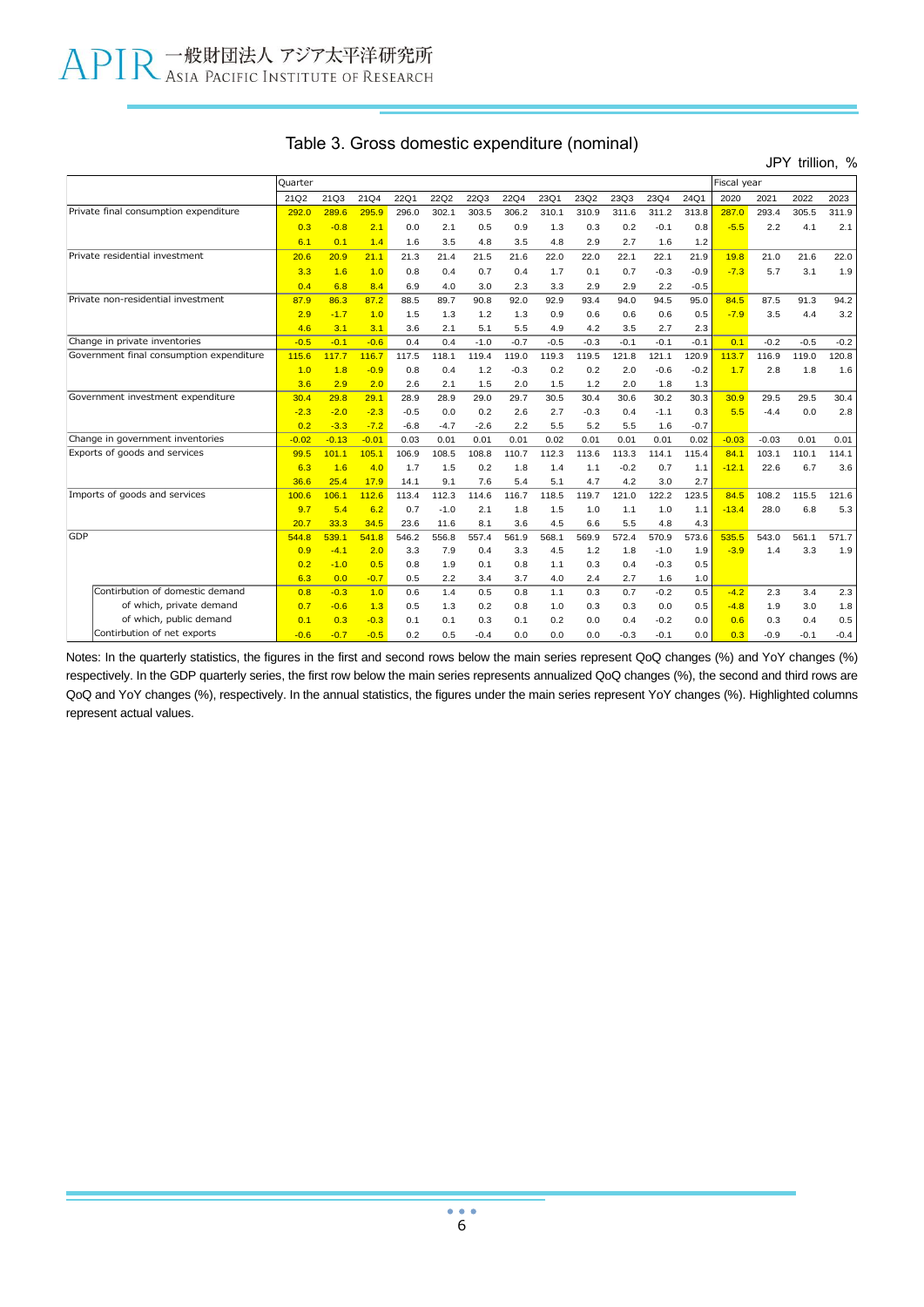|  |  |  | Table 4. Gross domestic expenditure (deflator) |  |  |
|--|--|--|------------------------------------------------|--|--|
|--|--|--|------------------------------------------------|--|--|

#### $2015=100, %$

|                                          | Ouarter |        |        |        |             |             |             |       |        |        |        |        | Fiscal year |        |       |       |
|------------------------------------------|---------|--------|--------|--------|-------------|-------------|-------------|-------|--------|--------|--------|--------|-------------|--------|-------|-------|
|                                          | 21Q2    | 21Q3   | 21Q4   | 22Q1   | <b>22Q2</b> | <b>22Q3</b> | <b>22Q4</b> | 23Q1  | 23Q2   | 23Q3   | 23Q4   | 24Q1   | 2020        | 2021   | 2022  | 2023  |
| Private final consumption expenditure    | 101.0   | 101.1  | 100.6  | 101.6  | 102.0       | 102.4       | 102.7       | 103.5 | 103.4  | 103.4  | 103.0  | 103.8  | 101.4       | 101.1  | 102.6 | 103.4 |
|                                          | $-0.4$  | 0.1    | $-0.5$ | 1.0    | 0.4         | 0.4         | 0.2         | 0.8   | $-0.1$ | 0.0    | $-0.3$ | 0.7    | 0.0         | $-0.3$ | 1.5   | 0.7   |
|                                          | $-0.7$  | $-0.5$ | $-0.2$ | 0.1    | 1.0         | 1.3         | 2.0         | 1.9   | 1.3    | 0.9    | 0.4    | 0.3    |             |        |       |       |
| Private residential investment           | 108.6   | 112.2  | 114.5  | 116.6  | 116.5       | 116.6       | 117.4       | 118.2 | 118.2  | 118.4  | 117.9  | 117.3  | 105.4       | 113.0  | 117.2 | 118.0 |
|                                          | 2.2     | 3.3    | 2.0    | 1.8    | $-0.1$      | 0.1         | 0.7         | 0.7   | 0.0    | 0.2    | $-0.5$ | $-0.4$ | 0.5         | 7.2    | 3.7   | 0.7   |
|                                          | 3.4     | 6.7    | 9.2    | 9.7    | 7.2         | 3.9         | 2.5         | 1.4   | 1.5    | 1.6    | 0.4    | $-0.7$ |             |        |       |       |
| Private non-residential investment       | 101.8   | 102.5  | 103.2  | 104.0  | 104.6       | 104.9       | 104.9       | 104.8 | 104.9  | 105.3  | 105.4  | 105.5  | 100.7       | 102.9  | 104.8 | 105.3 |
|                                          | 0.8     | 0.7    | 0.6    | 0.8    | 0.5         | 0.3         | $-0.1$      | 0.0   | 0.0    | 0.4    | 0.1    | 0.1    | $-0.5$      | 2.2    | 1.9   | 0.5   |
|                                          | 1.3     | 2.0    | 2.7    | 3.0    | 2.7         | 2.3         | 1.6         | 0.8   | 0.3    | 0.4    | 0.5    | 0.7    |             |        |       |       |
| Government final consumption expenditure | 100.5   | 101.2  | 100.6  | 101.2  | 101.4       | 102.3       | 101.7       | 101.6 | 101.6  | 103.4  | 102.6  | 102.2  | 99.9        | 100.9  | 101.7 | 102.4 |
|                                          | 0.3     | 0.7    | $-0.6$ | 0.5    | 0.2         | 0.9         | $-0.6$      | 0.0   | 0.0    | 1.7    | $-0.8$ | $-0.4$ | $-0.8$      | 0.9    | 0.9   | 0.7   |
|                                          | 0.6     | 0.9    | 1.1    | 0.9    | 0.9         | 1.1         | 1.1         | 0.5   | 0.3    | 1.1    | 0.9    | 0.5    |             |        |       |       |
| Government investment expenditure        | 106.4   | 107.5  | 108.7  | 109.3  | 108.7       | 108.9       | 109.5       | 110.3 | 110.2  | 110.8  | 109.8  | 110.3  | 104.7       | 108.0  | 109.4 | 110.3 |
|                                          | 1.1     | 1.1    | 1.0    | 0.6    | $-0.5$      | 0.1         | 0.6         | 0.7   | $-0.1$ | 0.6    | $-0.9$ | 0.5    | 0.3         | 3.1    | 1.3   | 0.8   |
|                                          | 2.3     | 2.8    | 4.1    | 3.9    | 2.2         | 1.2         | 0.8         | 0.9   | 1.3    | 1.8    | 0.3    | 0.1    |             |        |       |       |
| Exports of goods and services            | 96.6    | 98.4   | 101.3  | 101.6  | 101.6       | 101.0       | 101.7       | 102.0 | 102.0  | 101.5  | 101.5  | 101.7  | 91.5        | 99.5   | 101.6 | 101.7 |
|                                          | 3.1     | 1.9    | 3.0    | 0.3    | 0.0         | $-0.6$      | 0.7         | 0.3   | 0.0    | $-0.4$ | 0.0    | 0.2    | $-1.8$      | 8.7    | 2.1   | 0.1   |
|                                          | 7.7     | 7.8    | 11.1   | 8.4    | 5.2         | 2.7         | 0.4         | 0.4   | 0.4    | 0.5    | $-0.1$ | $-0.2$ |             |        |       |       |
| Imports of goods and services            | 98.0    | 104.3  | 111.1  | 110.7  | 109.0       | 110.4       | 111.2       | 111.8 | 112.3  | 112.8  | 113.3  | 113.8  | 88.1        | 106.0  | 110.6 | 113.1 |
|                                          | 5.7     | 6.4    | 6.5    | $-0.3$ | $-1.6$      | 1.3         | 0.8         | 0.5   | 0.4    | 0.5    | 0.4    | 0.5    | $-7.2$      | 20.3   | 4.3   | 2.2   |
|                                          | 15.2    | 19.4   | 27.4   | 19.4   | 11.2        | 5.8         | 0.2         | 1.0   | 3.0    | 2.2    | 1.8    | 1.8    |             |        |       |       |
| GDP                                      | 101.3   | 100.9  | 100.1  | 101.0  | 101.7       | 101.7       | 101.7       | 102.2 | 102.0  | 102.3  | 101.8  | 102.1  | 101.9       | 100.8  | 101.8 | 102.1 |
|                                          | $-0.4$  | $-0.4$ | $-0.8$ | 0.9    | 0.6         | 0.1         | 0.0         | 0.4   | $-0.1$ | 0.3    | $-0.5$ | 0.2    | 0.6         | $-1.0$ | 1.0   | 0.2   |
|                                          | $-1.0$  | $-1.2$ | $-1.4$ | $-0.6$ | 0.4         | 0.8         | 1.7         | 1.2   | 0.4    | 0.6    | 0.1    | $-0.1$ |             |        |       |       |

Notes: In the quarterly statistics, the figures in the first and second rows below the main series represent QoQ changes (%) and YoY changes (%) respectively. In the annual statistics, the figures under the main series represent YoY changes (%). Highlighted columns represent actual values.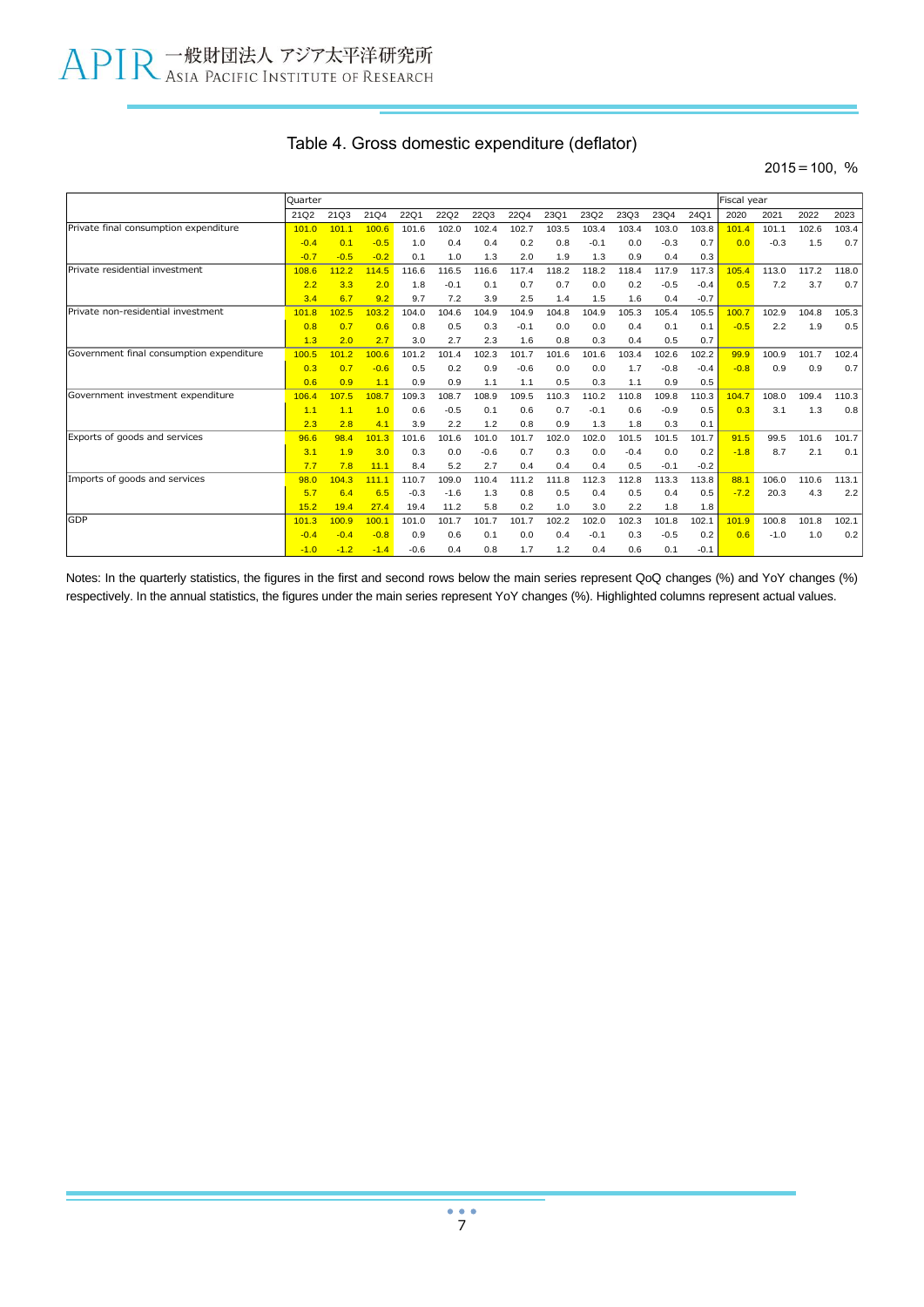|                                                 |        |        |        |        |        |       |       |       |       |       |        | Fiscal year |        |       |       |
|-------------------------------------------------|--------|--------|--------|--------|--------|-------|-------|-------|-------|-------|--------|-------------|--------|-------|-------|
|                                                 | 21Q2   | 21Q3   | 21Q4   | 22Q1   | 22Q2   | 22Q3  | 22Q4  | 23Q1  | 23Q2  | 23Q3  | 23Q4   | 2020        | 2021   | 2022  | 2023  |
| Index of industrial production (2015=100)       | 97.7   | 94.1   | 95.0   | 96.0   | 97.4   | 98.1  | 98.9  | 99.7  | 100.2 | 100.7 | 101.2  | 90.4        | 95.7   | 98.5  | 101.0 |
|                                                 | 1.2    | $-3.7$ | 1.0    | 1.0    | 1.5    | 0.7   | 0.9   | 0.8   | 0.5   | 0.5   | 0.6    | $-9.5$      | 5.9    | 3.0   | 2.5   |
|                                                 | 19.9   | 5.9    | 1.2    | $-0.6$ | $-0.3$ | 4.3   | 4.1   | 3.9   | 2.9   | 2.6   | 2.3    |             |        |       |       |
| Labor force (ten thousand persons)              | 6863   | 6867   | 6823   | 6865   | 6867   | 6868  | 6869  | 6870  | 6871  | 6872  | 6872   | 6863        | 6854   | 6869  | 6872  |
|                                                 | $-0.3$ | 0.1    | $-0.6$ | 0.6    | 0.0    | 0.0   | 0.0   | 0.0   | 0.0   | 0.0   | 0.0    | $-0.5$      | $-0.1$ | 0.2   | 0.0   |
|                                                 | 0.5    | 0.1    | $-0.8$ | $-0.3$ | 0.1    | 0.0   | 0.7   | 0.1   | 0.1   | 0.1   | 0.0    |             |        |       |       |
| Engaged labor force (ten thousand persons)      | 6664   | 6674   | 6637   | 6679   | 6681   | 6683  | 6683  | 6684  | 6692  | 6694  | 6694   | 6663        | 6664   | 6683  | 6694  |
|                                                 | $-0.5$ | 0.2    | $-0.6$ | 0.6    | 0.0    | 0.0   | 0.0   | 0.0   | 0.1   | 0.0   | 0.0    | $-1.1$      | 0.0    | 0.3   | 0.2   |
|                                                 | 0.4    | 0.3    | $-0.5$ | $-0.2$ | 0.3    | 0.1   | 0.7   | 0.1   | 0.2   | 0.2   | 0.2    |             |        |       |       |
| Employed (ten thousand persons)                 | 5970   | 597'   | 5953   | 5991   | 5993   | 5994  | 5994  | 5995  | 6003  | 6004  | 6004   | 5961        | 5971   | 5994  | 6004  |
|                                                 | $-0.5$ | 0.0    | $-0.3$ | 0.6    | 0.0    | 0.0   | 0.0   | 0.0   | 0.1   | 0.0   | 0.0    | $-1.0$      | 0.2    | 0.4   | 0.2   |
|                                                 | 0.6    | 0.5    | $-0.4$ | $-0.1$ | 0.4    | 0.4   | 0.7   | 0.1   | 0.2   | 0.2   | 0.2    |             |        |       |       |
| Unemployment rate (%)                           | 2.9    | 2.8    | 2.7    | 2.7    | 2.7    | 2.7   | 2.7   | 2.7   | 2.6   | 2.6   | 2.6    | 2.9         | 2.8    | 2.7   | 2.6   |
| Domestic corporate goods price index (2015=100) | 104.0  | 106.3  | 108.7  | 109.6  | 110.3  | 111.0 | 111.1 | 111.4 | 111.9 | 12.1  | 111.7  | 100.2       | 107.1  | 110.9 | 111.9 |
|                                                 | 2.5    | 2.2    | 2.3    | 0.9    | 0.6    | 0.6   | 0.0   | 0.4   | 0.4   | 0.2   | $-0.4$ | $-1.4$      | 6.9    | 3.6   | 0.9   |
|                                                 | 4.6    | 6.1    | 8.8    | 8.0    | 6.1    | 4.5   | 2.2   | 1.7   | 1.4   | 1.0   | 0.6    |             |        |       |       |
| Core consumer price index (2020=100)            | 99.4   | 99.8   | 99.8   | 100.4  | 101.0  | 101.3 | 101.3 | 101.6 | 101.9 | 102.1 | 102.0  | 99.9        | 99.9   | 101.3 | 102.1 |
|                                                 | $-0.5$ | 0.4    | 0.0    | 0.6    | 0.6    | 0.3   | 0.0   | 0.3   | 0.3   | 0.1   | 0.0    | $-0.4$      | 0.0    | 1.4   | 0.8   |
|                                                 | $-0.6$ | 0.0    | 0.2    | 0.5    | 1.6    | 1.5   | 1.5   | 1.2   | 0.9   | 0.8   | 0.7    |             |        |       |       |

### Table 5. Production, employment, wages and prices

Notes: In the quarterly statistics, the figures in the first and second rows below the main series represent QoQ changes (%) and YoY changes (%) respectively. In the annual statistics, the figures under the main series represent YoY changes (%). Highlighted columns represent actual values. The "engaged labor force" category includes both self-employed and employed workers. The "employed" category excludes self -employed workers.

### Table 6. Financial markets

|                                   | Quarter          |                      |        |        |        |        |        |        |        |        |        |        | Fiscal year |                      |        |        |
|-----------------------------------|------------------|----------------------|--------|--------|--------|--------|--------|--------|--------|--------|--------|--------|-------------|----------------------|--------|--------|
|                                   | 21Q <sub>2</sub> | 21Q3                 | 21Q4   | 22Q1   | 22Q2   | 22Q3   | 22Q4   | 23Q1   | 23Q2   | 23Q3   | 23Q4   | 24Q1   | 2020        | 2021                 | 2022   | 2023   |
| $CD$ rates $(\% )$                | 0.002            | 0.002                | 0.002  | 0.002  | 0.002  | 0.002  | 0.002  | 0.002  | 0.003  | 0.003  | 0.003  | 0.003  | 0.002       | 0.002                | 0.002  | 0.003  |
| Government bond yields (%)        | 0.073            |                      | 0.073  | 0.139  | 0.197  | 0.134  | 0.142  | 0.160  | 0.197  | 0.196  | 0.210  | 0.221  | 0.041       | 0.081                | 0.158  | 0.206  |
| Money stock (M2+CD, JPY trillion) | 1161 O           | 11650                | 1175.2 | 1191.6 | 1201.5 | 210.0  | 220.4  | 1228.6 | 1239.1 | 1249.2 | 1255.0 | 1260.7 | 1149.4      | 191.6                | 1228.6 | 1260.7 |
|                                   | 1.0              | 0.3                  | 0.9    | 1.4    | 0.8    | 0.7    | 0.9    | 0.7    | 0.9    | 0.8    | 0.5    | 0.5    | 9.6         | 3.7                  | 3.1    | 2.6    |
|                                   | 7.7              | 4.7                  | 4.0    | 3.7    | 3.5    | 3.9    | 3.9    | 3.1    | 3.1    | 3.2    | 2.8    | 2.6    |             |                      |        |        |
| Nikkei stock average (JPY)        |                  | 28.962 28.568 28.824 |        | 27.694 | 28.270 | 28.847 | 29.423 | 30.000 | 30.250 | 30.500 | 30.750 | 31,000 |             | 24.462 28.512 29.135 |        | 30.625 |
| $2005 = 100$                      | 233.0            | 229.8                | 231.9  | 222.8  | 227.4  | 232.0  | 236.7  | 241.3  | 243.3  | 245.3  | 247.4  | 249.4  | 8.89        | 229.4                | 234.4  | 246.3  |
|                                   | $-0.1$           | $-1.4$               | 0.9    | $-3.9$ | 2.1    | 2.0    | 2.0    | 2.0    | 0.8    | 0.8    | 0.8    | 0.8    | 11.6        | 16.6                 | 2.2    | 5.1    |
|                                   | 39.6             | 24.7                 | 14.4   | $-4.5$ | $-2.4$ | 1.0    | 2.1    | 8.3    | 7.0    | 5.7    | 4.5    | 3.3    |             |                      |        |        |
| USD/JPY exchange rate             | 109.5            | 1101                 | 113.7  | 115.1  | 115.3  | 16.0   | 116.5  | 117.0  | 117.5  | 118.0  | 118.5  | 119.0  | 106.0       | 112.1                | 116.2  | 118.3  |
|                                   | 3.4              | 0.6                  | 3.3    | 1.2    | 0.2    | 0.6    | 0.4    | 0.4    | 0.4    | 0.4    | 0.4    | 0.4    | $-2.4$      | 5.7                  | 3.7    | 1.8    |
|                                   | 1.7              | 3.7                  | 8.8    | 8.7    | 5.3    | 5.4    | 2.5    | 1.7    | 1.9    | 1.7    | 1.7    | 1.7    |             |                      |        |        |

Notes: In the quarterly statistics, the figures in the first and second rows below the main series represent QoQ changes (%) and YoY changes (%) respectively. In the annual statistics, the figures under the main series represent YoY changes (%). Highlighted columns represent actual values.